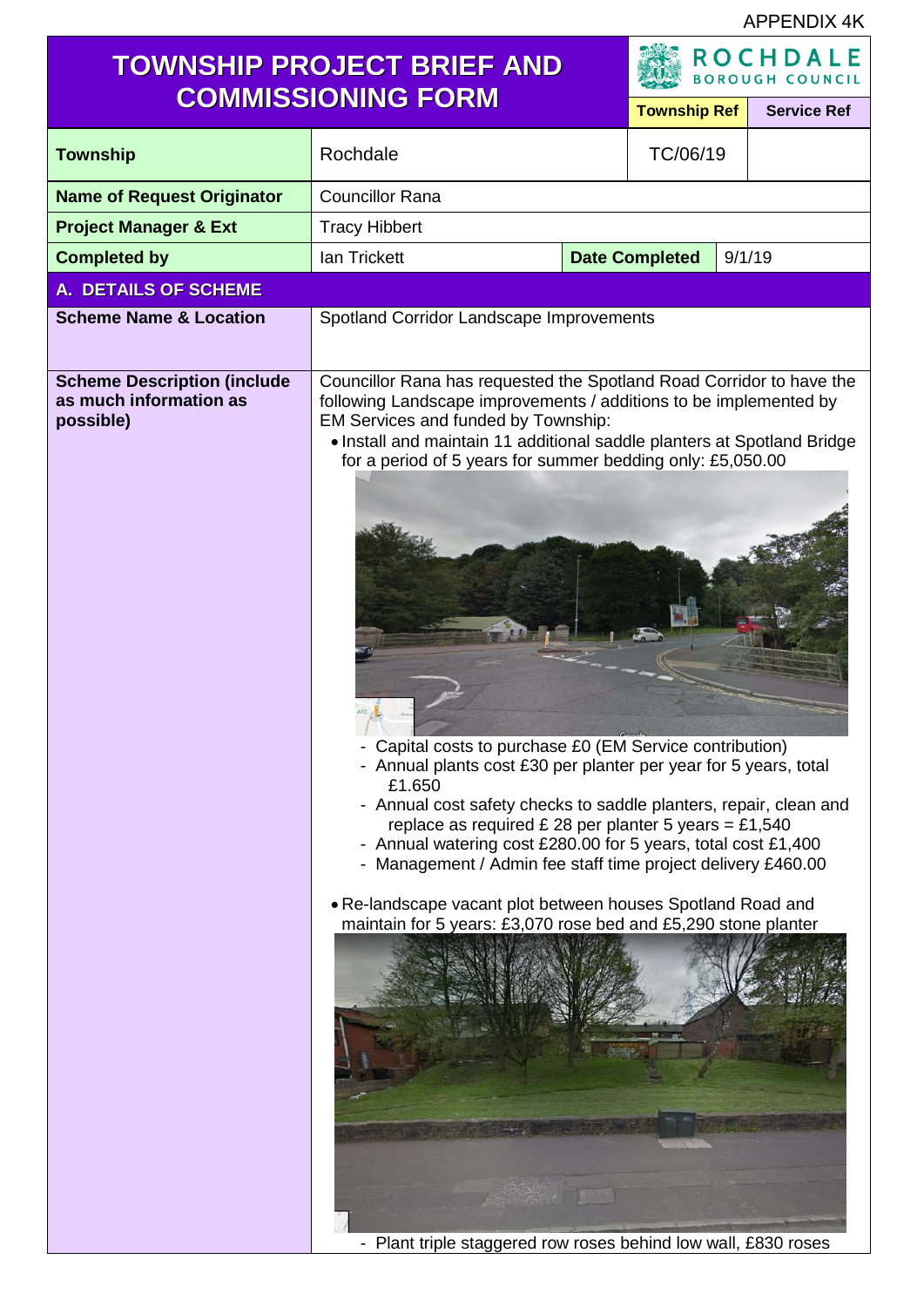| <b>Desired Outcome (what is</b><br>required by the scheme) | plus £140 bagged manure, total £970.00<br>- Maintenance cost rose beds £400p.a. = £2,000 for 5 years<br>- Construct stone planter £2,400<br>- Soil up planter and plant up with silver birch, 30 harts tong fern<br>and 30 Russian Sage £900<br>- Maintenance costs stone planter £350p.a. = £1,750 for 5 years<br>- Management / Admin fee staff time oversee project delivery:<br>£100 roses and £240 stone planter.<br>If insufficient Township funds are available this could be split into 3<br>distinct projects as identified in the budget costings below<br>Convert ugly landscapes along main arterial route to attractive<br>landscape and maintain for 5 years |
|------------------------------------------------------------|----------------------------------------------------------------------------------------------------------------------------------------------------------------------------------------------------------------------------------------------------------------------------------------------------------------------------------------------------------------------------------------------------------------------------------------------------------------------------------------------------------------------------------------------------------------------------------------------------------------------------------------------------------------------------|
| <b>Township Priorities Met</b>                             | Place                                                                                                                                                                                                                                                                                                                                                                                                                                                                                                                                                                                                                                                                      |
| <b>Land Owner</b>                                          | Rochdale Council                                                                                                                                                                                                                                                                                                                                                                                                                                                                                                                                                                                                                                                           |
| <b>Public Consultation</b>                                 | Yes.                                                                                                                                                                                                                                                                                                                                                                                                                                                                                                                                                                                                                                                                       |
| <b>Proposed Source of Funding</b>                          | <b>Township Capital</b>                                                                                                                                                                                                                                                                                                                                                                                                                                                                                                                                                                                                                                                    |

## **B. ESTIMATE**

**Assumptions made during preparation of estimate**

Cost of contractor work

#### **Risks that may change estimate**

None – contractor estimate provided

| <b>Total Estimated Fees</b>        |   | £460 saddle planters<br>£100 rose bed<br>£240 stone planter       |                  |            |  |
|------------------------------------|---|-------------------------------------------------------------------|------------------|------------|--|
| <b>Total Estimated Works Costs</b> |   | £4,590 saddle planters<br>£2,970 rose bed<br>£5,050 stone planter |                  |            |  |
| <b>Total Cost</b>                  |   | £13,410                                                           |                  |            |  |
| <b>Amount Approved by Township</b> | £ |                                                                   | <b>Cost Code</b> | d6403/6530 |  |

| <b>C. TIMESCALES</b>                                                     |         |  |
|--------------------------------------------------------------------------|---------|--|
| <b>Estimated Start Date</b>                                              | 1/719   |  |
| (start date subject to commissioning within three months of application) |         |  |
| <b>Evidence</b>                                                          |         |  |
| Contractor work ordered                                                  |         |  |
|                                                                          |         |  |
|                                                                          |         |  |
| <b>Completion Date</b>                                                   | 1/11/19 |  |